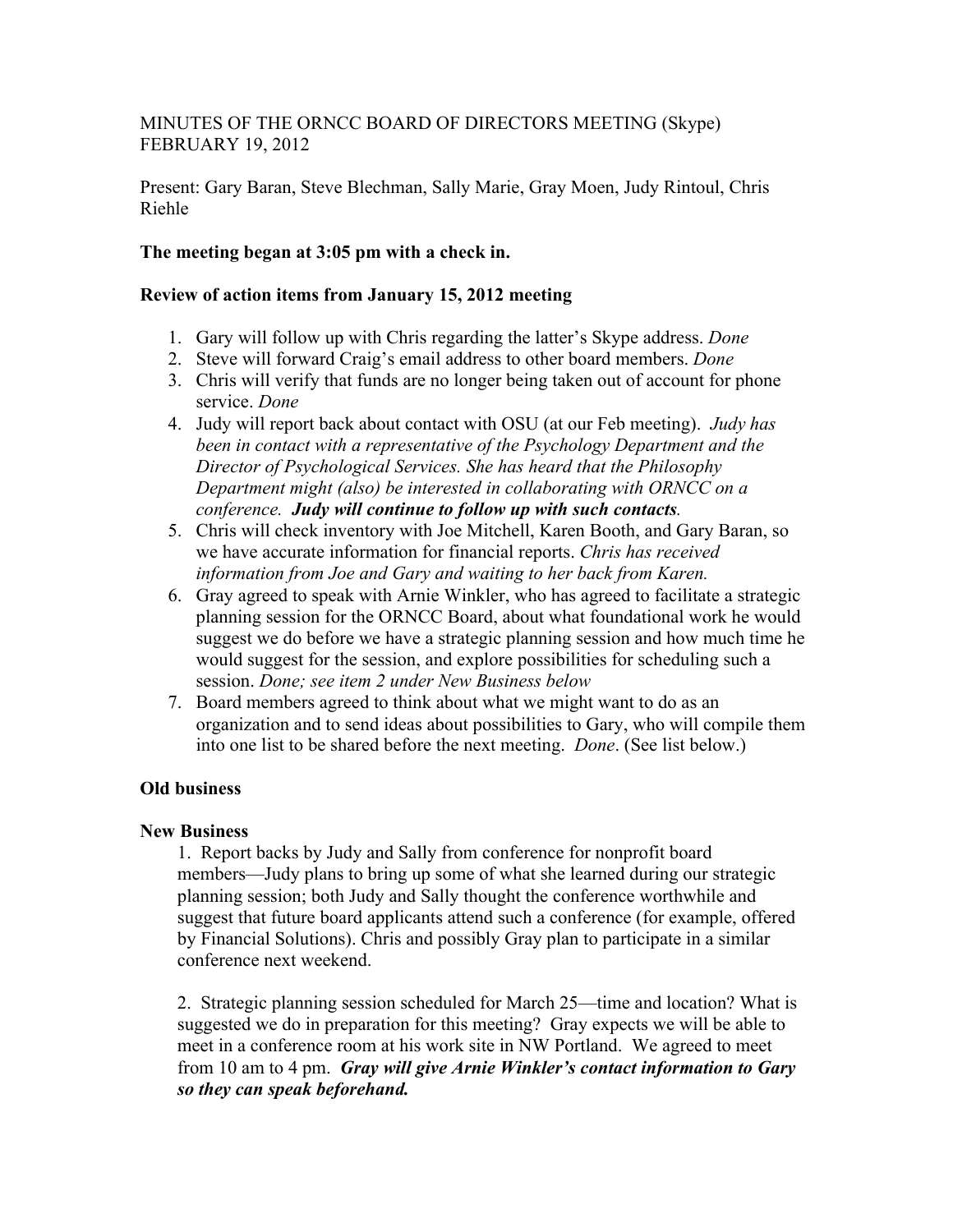- 3. Request from Fred Sly for donation of books to OPP—The Board agreed to give OPP a box (36) of the Nonviolent Communication Workbook, and to loan him a case (36) of Marshall's Nonviolent Communication: A Language of Life (NVC:LOL), to be repaid with books (or \$324—the wholesale price ORNCC pays for such books) within 18 months.
- 4. Request for books from Tim Buckley—The Board agreed to give Tim 10 NVC workbooks and 20 NVC:LOL. *Chris agreed to order 3 boxes of the latter from PuddleDancer Press so ORNCC will have an adequate stock of these, and to contact Joe Mitchell to clarify Joe's relationship with the Board and to let him know the Board has authorized giving books to Fred and Tim (as per above).*
- 5. Request for support for Steve Blechman's project—The Board approved Steve's request for (up to) 20 copies of NVC:LOL and 5 copies of the workbook.
- 6. While discussing the requests from Fred, Tim and Steve, Gary and Judy offered the following as a beginning check list for what ORNCC might want to request from those to whom we give such support (No agreement was sought about these items at this time but we may discuss this further during the upcoming strategic planning session):
	- a. A description of the project (somewhat like a grant proposal)
	- b. Clarity about where the books would go (and if they might be part of a lending library managed by some supporting institution)
	- c. Contact information at the organization they are working in (if that is how the program is set up)
	- d. Quarterly or biannual reports indicating what NVC training they have been doing and their evaluation of how the work is going
	- e. Permission to post (edited) reports on ORNCC website or use in other ways to let people know what they are doing with resources provided by **ORNCC**
	- f. Permission to forward their reports to potential funders
	- g. C.V. or bio (especially if the one making the request is not someone well known by members of the board)
	- h. If not a CNVC certified trainer, agreement to abide by the guidelines CNVC has for trainers who are certified: http://www.cnvc.org/node/6832
	- i. A specific ORNCC board member is identified as liaison between each project coordinator and the board
- *7.* Portland newsletter—*Sally agree to contact Stephanie to thank her for her previous service and encourage her to continue producing a newsletter of the Portland/Vancouver area.*

**The meeting was adjourned at 5 pm**